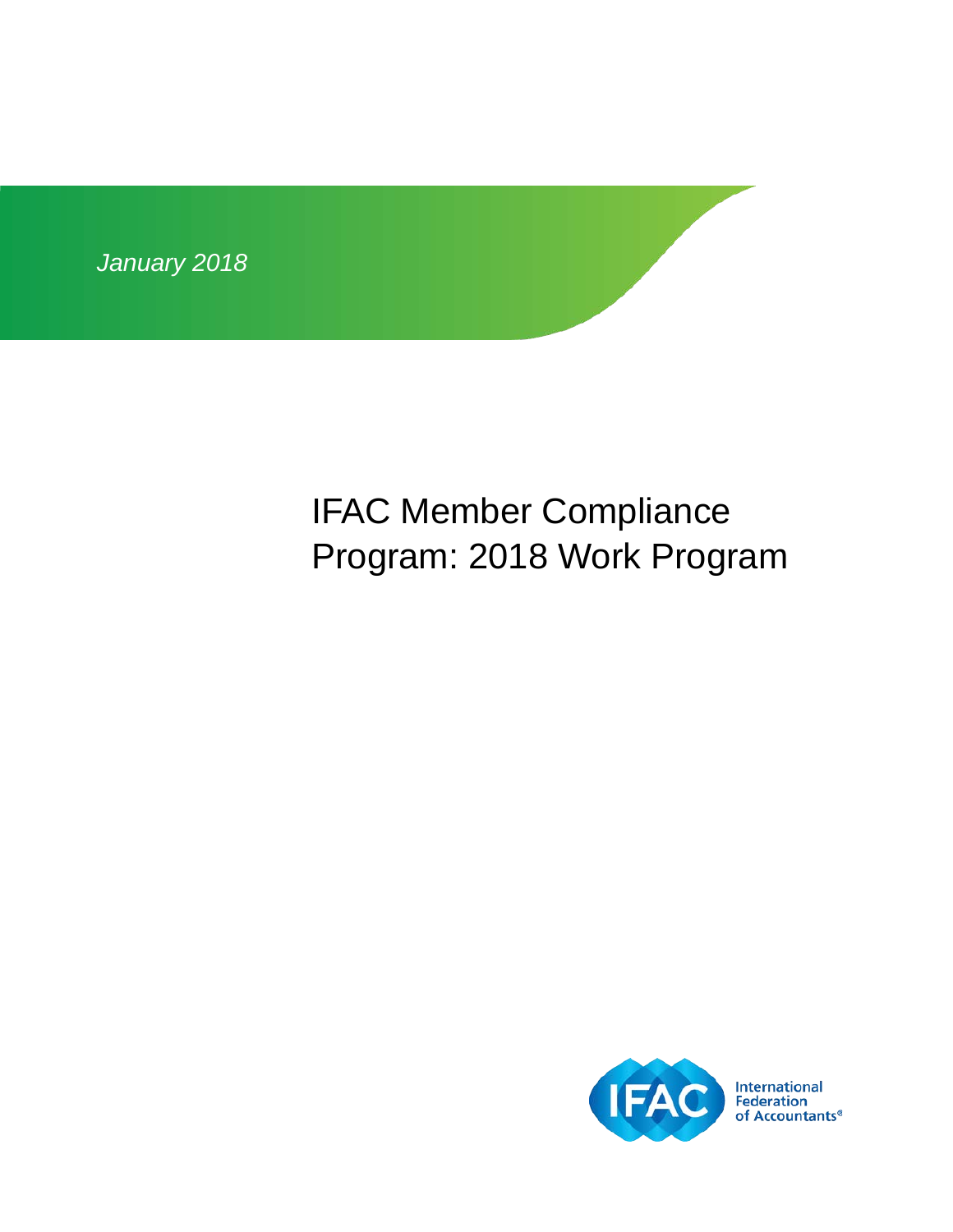

IFAC serves the public interest and strengthens the accountancy profession by:

- Supporting the development of high-quality international standards;
- Promoting the adoption and implementation of these standards;
- Building the capacity of professional accountancy organizations; and
- Speaking out on public interest issues.

Copyright © January 2018 by the International Federation of Accountants (IFAC). For copyright, trademark, and permissions information, please see [page 7.](#page-6-0)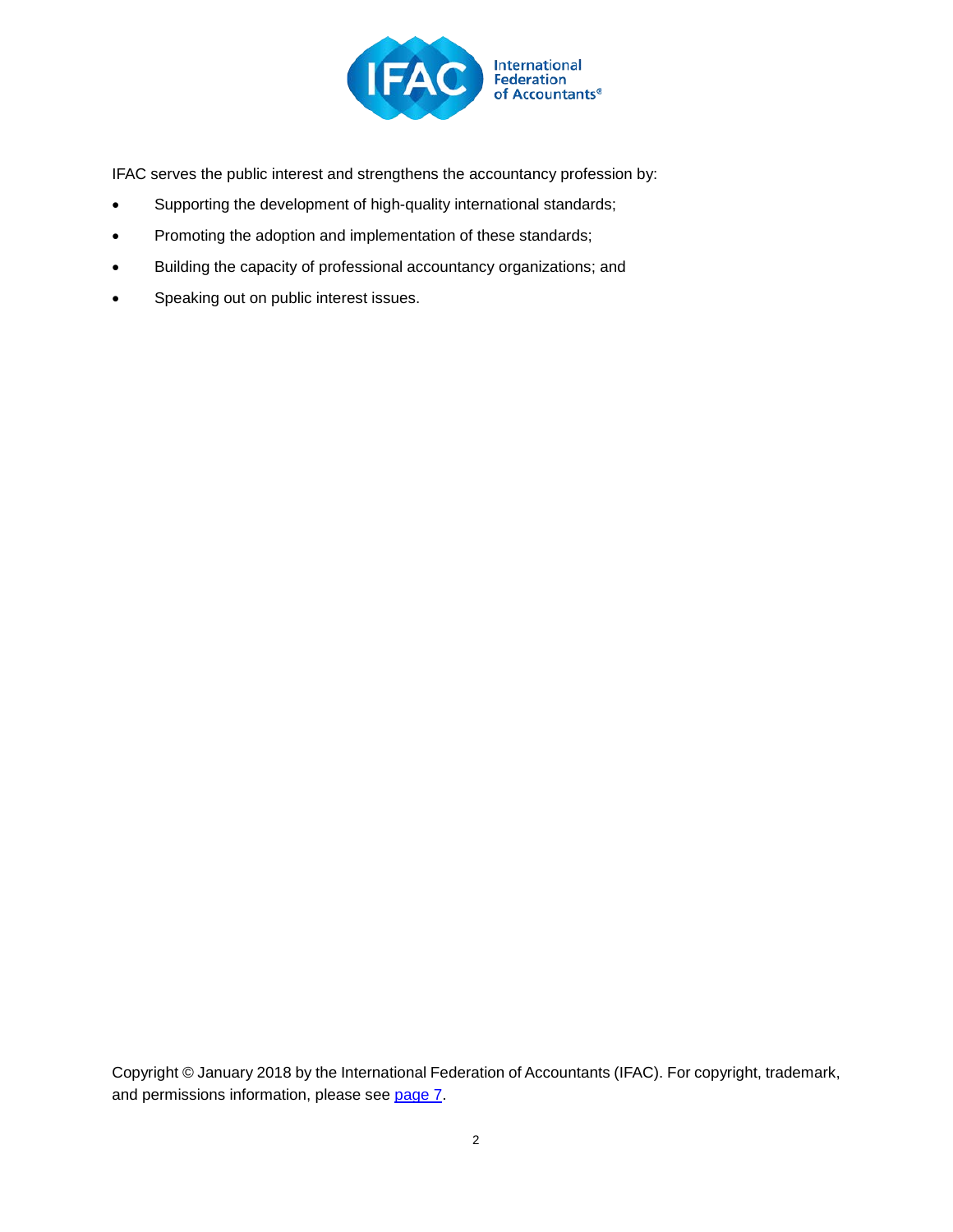### **IFAC MEMBER COMPLIANCE PROGRAM: 2018 WORK PROGRAM**

#### **Strategic Objectives for 2016–2018**

- 1. The *[IFAC Member Compliance Program Strategy: 2016–2018](http://www.ifac.org/publications-resources/ifac-member-compliance-program-strategy-2016-2018)* (*2016–2018 Strategy*) was prepared in alignment with the IFAC Strategy to ensure consistency with the organization's direction and priorities. The *2016–2018 Strategy* was exposed for public consultation in 2015 for a 60–day period. Seventy-one responses were received unanimously supporting the proposed strategic objectives for 2016–2018. On September 7, 2015, the Public Interest Oversight Board (PIOB) confirmed that the *2016–2018 Strategy* was developed in accordance with due process and with proper regard for the public interest.
- 2. The strategic objectives, initiatives, and projects envisioned for 2016–2018 reflected a shift in emphasis of the IFAC Member Compliance Program (Program). While the first 10 years of the Program's existence centered on information gathering and development of Statement of Membership Obligations (SMO) Action Plans, the Program now focuses on:
	- (a) Enhancing monitoring of member organizations' compliance with membership requirements, including the *[Statements of Membership Obligations](http://www.ifac.org/publications-resources/statements-membership-obligations-smos-1-7-revised)*, and strengthening the Program's enforcement framework;
	- (b) Enhancing reporting on the status of adoption of international standards, quality assurance (QA), and investigative and disciplinary (I&D) systems; and
	- (c) Increasing support for adoption and implementation efforts of member organizations and national authorities.

#### **IFAC Member Compliance Program—Developing Annual Work Programs**

- 3. Consistent with IFAC's Strategy implementation approach, the Quality & Development (Q&D) staff, with the advice and oversight of the CAP, prepare annual work programs to implement the *2016– 2018 Strategy*.
- 4. The Q&D staff are guided by three factors in preparing annual work programs to advance the strategic objectives:
	- Greater emphasis on matters and initiatives that maintain the Program's relevance and advance IFAC's Strategy;
	- Collaboration with other IFAC groups and stakeholders where their knowledge and expertise can contribute to meeting the Program's objectives; and
	- Maintaining resource use at current levels.
- 5. The annual work programs are developed taking into consideration feedback from IFAC member organizations, Regional Organizations (ROs), Accountancy Groupings (AGs), and other stakeholders provided during the 2015 strategy consultation process as well as on an ongoing basis.
- 6. The annual work programs are used to identify and agree on key performance indicators (KPIs) with the IFAC Board. The Q&D staff provide progress reports on key initiatives at each CAP meeting. More specific timelines and resource needs for new initiatives, including those outlined in the 2018 Work Program, are communicated to the CAP on a regular basis. Any necessary changes in planned initiatives or timelines are also discussed with the CAP. In line with the CAP Terms of Reference, the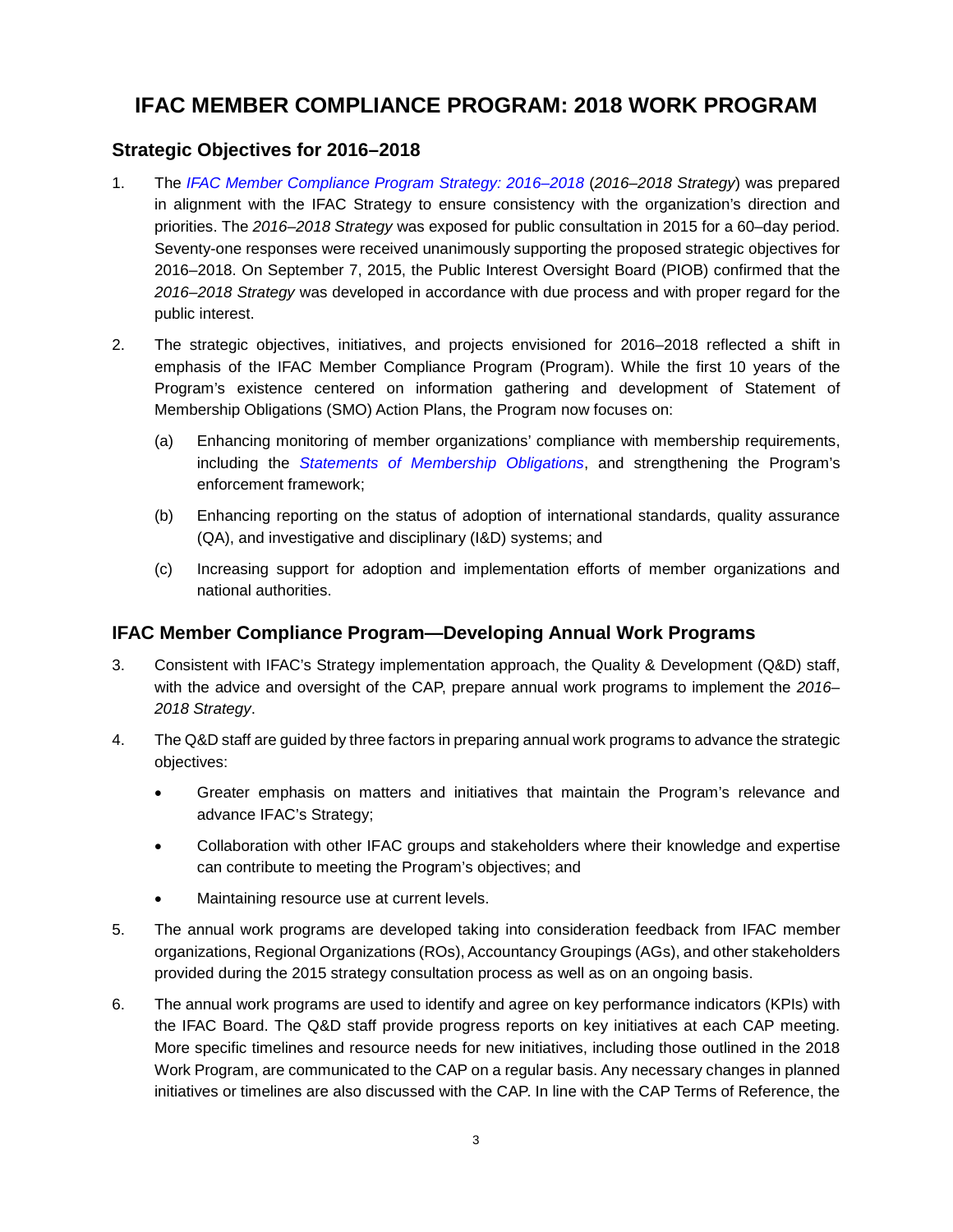CAP annually reports on the status of implementation of the annual work program and progress made in achieving the strategic objectives to the IFAC Board and the PIOB.

- 7. Q&D staff are also responsible for several core activities in support of the Compliance Program, the work of the CAP, and other IFAC membership-related processes. These core activities will continue to be carried out throughout the course of the year and consultations will be held with the CAP as necessary. These core activities include:
	- Reviewing SMO Action Plans for publication and preparing Dashboard Reports (DBRs);
	- Monitoring membership compliance risks and recommending enforcement actions to the IFAC Board as necessary;
	- Assessing membership applications for admission recommendations to the IFAC Board;
	- Addressing complaints received regarding member organizations;
	- Liaising with ROs and AGs on matters related to the implementation of the Compliance Program;
	- Providing information, knowledge, and support to IFAC leadership for speaking engagements, outreach, events, and other matters;
	- Supporting four CAP meetings during the year, including preparing agenda papers and engaging with internal and external stakeholders; and
	- Reporting to the IFAC Board and the PIOB on the strategy implementation matters.

#### **Focus of 2018 Activities**

- 8. The focus for 2018 will be:
	- (a) *Implementation of the Enhanced Enforcement Framework:* staff will continue to monitor the level of SMO fulfillment of IFAC member organizations with the objective to provide support to those PAOs that experience challenges in meeting their obligations to IFAC through developing additional guidance, outreach activities, and connecting them with donor community and other resources.
	- (b) *Advanced analysis and enhanced reporting on the status of adoption and SMO fulfillment:* staff will continue to prepare DBRs as part of the SMO Action Plan update process. DBRs will continue to inform Member Organization and Country Profile webpages and the annual Adoption and SMO Fulfillment Report. More focus will be placed on producing analysis of data collected through the Program and enhancing the Program's external communication activities.
	- (c) *Review of Compliance Program Tools*: the staff will review the format of the SMO Action Plan and explore the potential of using other tools for data collection and reporting.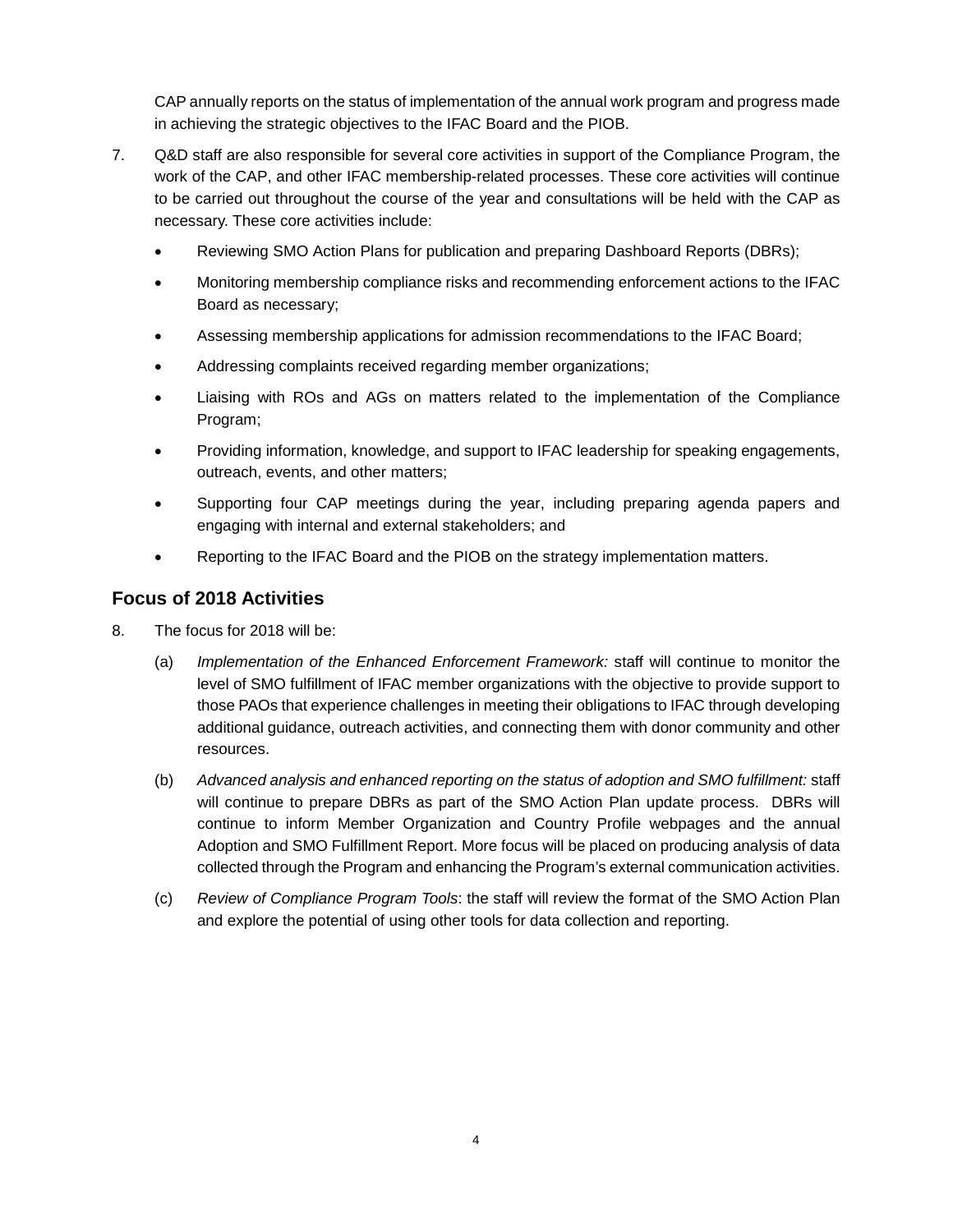## **2018 Work Program**

| <b>Strategic Initiative</b>                                                                                                                                               | <b>Actions</b>                                                                                                                                                                                                     | <b>Timeline</b> |  |
|---------------------------------------------------------------------------------------------------------------------------------------------------------------------------|--------------------------------------------------------------------------------------------------------------------------------------------------------------------------------------------------------------------|-----------------|--|
| Enhancing monitoring of member organizations' compliance with membership requirements,<br>Α.<br>including the SMOs, and strengthening the Program's enforcement framework |                                                                                                                                                                                                                    |                 |  |
| <b>Maintain Integrity of the</b><br><b>Member Compliance</b><br>Program                                                                                                   | Present Adoption and SMO Fulfilment Status Report<br>$\bullet$<br>to the IFAC Board and the PIOB                                                                                                                   | Q4              |  |
| <b>Maintain Integrity of Self-</b><br><b>Assessment Process and</b><br><b>Tools</b>                                                                                       | Review the format of SMO Action Plans, exploring the<br>$\bullet$<br>potential of using other tools for data collection and<br>reporting                                                                           | $Q1 - Q4$       |  |
|                                                                                                                                                                           | additional<br>member<br>Develop<br>guidance<br>$\bullet$<br>for<br>assist<br>conducting<br>organizations<br>to<br>in<br>self-<br>assessments against international standards such as<br><b>IES Assessment Tool</b> | $Q1 - Q4$       |  |
| <b>Implement the Enforcement</b><br><b>Framework</b>                                                                                                                      | Review the results of implementation of the new<br>$\bullet$<br>enforcement framework                                                                                                                              | $Q1 - Q4$       |  |
| Enhancing reporting on the status of adoption of international standards as well as QA and<br>В.<br><b>I&amp;D</b> systems                                                |                                                                                                                                                                                                                    |                 |  |
| <b>Improve Usefulness and</b><br><b>Accessibility of Member</b><br><b>Compliance Program</b><br><b>Information</b>                                                        | Create and disseminate reports and publications on<br>$\bullet$<br>the adoption of international standards                                                                                                         | $Q1-Q4$         |  |
|                                                                                                                                                                           | Produce adoption status reports for the independent<br>$\bullet$<br>standard-setting boards                                                                                                                        | $Q1 - Q4$       |  |
| <b>Enhance Member</b><br><b>Compliance Program</b><br><b>Communications</b>                                                                                               | Maintain and update the Member Compliance<br>$\bullet$<br>Program and Member Organization and Country<br>Profile webpages on an ongoing basis                                                                      | $Q1 - Q4$       |  |
|                                                                                                                                                                           | Promote work of the IFAC Member Compliance<br>$\bullet$<br>through Member Compliance Program<br>Program<br>section of the IFAC website, newsletters, social media,<br>and other communication means                | $Q1 - Q4$       |  |
|                                                                                                                                                                           | Develop and disseminate additional guidance for<br>$\bullet$<br>member organizations to support their adoption and<br>implementation efforts                                                                       | $Q2-Q4$         |  |
|                                                                                                                                                                           | Promote work of member organizations to fulfil SMOs<br>$\bullet$<br>through Member Compliance Program section of the<br>IFAC website, newsletters, social media, and other<br>communication means                  | $Q1 - Q4$       |  |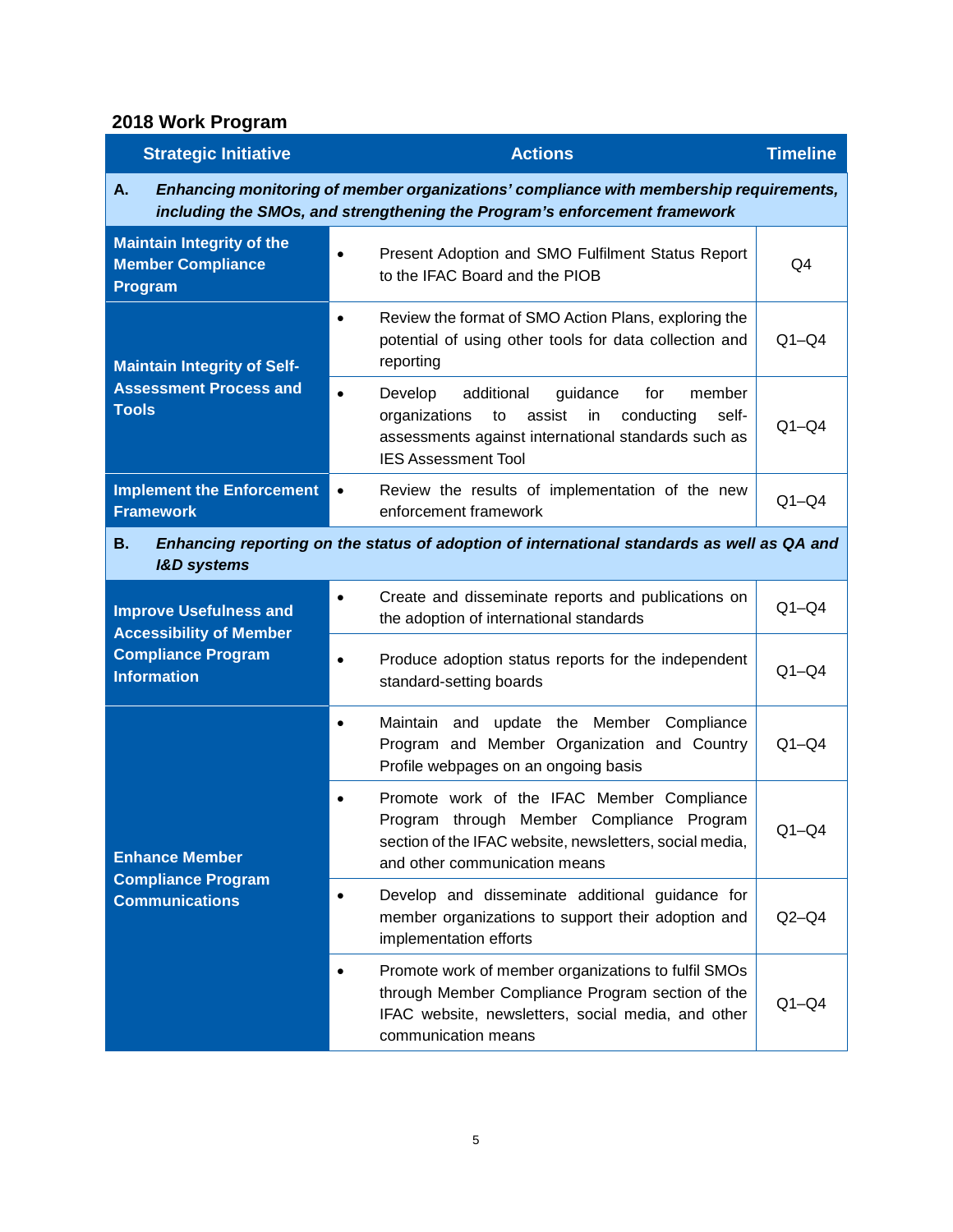| C.<br>Increasing support for adoption and implementation efforts of member organizations and<br>national authorities                                                     |                                                                                                                                                                                                                                                                                     |           |  |
|--------------------------------------------------------------------------------------------------------------------------------------------------------------------------|-------------------------------------------------------------------------------------------------------------------------------------------------------------------------------------------------------------------------------------------------------------------------------------|-----------|--|
| <b>Outreach to IFAC Member</b><br><b>Organizations</b>                                                                                                                   | Conduct outreach activities based on (1) analysis of<br>$\bullet$<br>SMO fulfilment status and (2) requests from member<br>organizations and other stakeholders                                                                                                                     | $Q1 - Q4$ |  |
|                                                                                                                                                                          | Develop and conduct workshops and webinars to<br>$\bullet$<br>provide support in the process of adoption and<br>implementation of international standards as well as<br>in achieving compliance with SMOs                                                                           | $Q1 - Q4$ |  |
| <b>Collaboration with Other</b><br><b>IFAC Activities Areas,</b><br><b>Independent Standard</b><br><b>Setting Boards (SSBs),</b><br>Partners, and<br><b>Stakeholders</b> | Contribute information and knowledge to IFAC<br>$\bullet$<br>leadership, other IFAC areas, and SSBs to facilitate<br>implementation of their respective outreach strategies                                                                                                         | $Q1 - Q4$ |  |
|                                                                                                                                                                          | Consult<br><b>SSBs</b><br>ensure<br>that<br>the<br>adoption<br>to<br>$\bullet$<br>assessment methodology is up-to-date and identify<br>opportunities for collaboration, such as sharing<br>information from DBRs related to challenges and<br>successes in adoption                 | $Q1 - Q4$ |  |
|                                                                                                                                                                          | Work with IFAC Committees and other IFAC areas<br>$\bullet$<br>such as PAO Capacity Building, GAP-S, Global<br>Representation and Advocacy, PAIB, among others,<br>to leverage complementary interests and efforts to<br>assist member organizations                                | $Q1 - Q4$ |  |
|                                                                                                                                                                          | Identify opportunities to work with the development<br>$\bullet$<br>agencies to exchange information, and collaborate on<br>events that focus on SMO-related issues, and other<br>initiatives such as peer review of World Bank ROSCs,<br>ROSC 2.0 project, among other initiatives | $Q1 - Q4$ |  |
|                                                                                                                                                                          | Collaborate with ROs and AGs to address regional<br>$\bullet$<br>challenges, including consideration of co-hosting<br>workshops and meetings                                                                                                                                        | $Q1 - Q4$ |  |
|                                                                                                                                                                          | Collaborate with other organizations such as WTO as<br>opportunities arise                                                                                                                                                                                                          | $Q1 - Q4$ |  |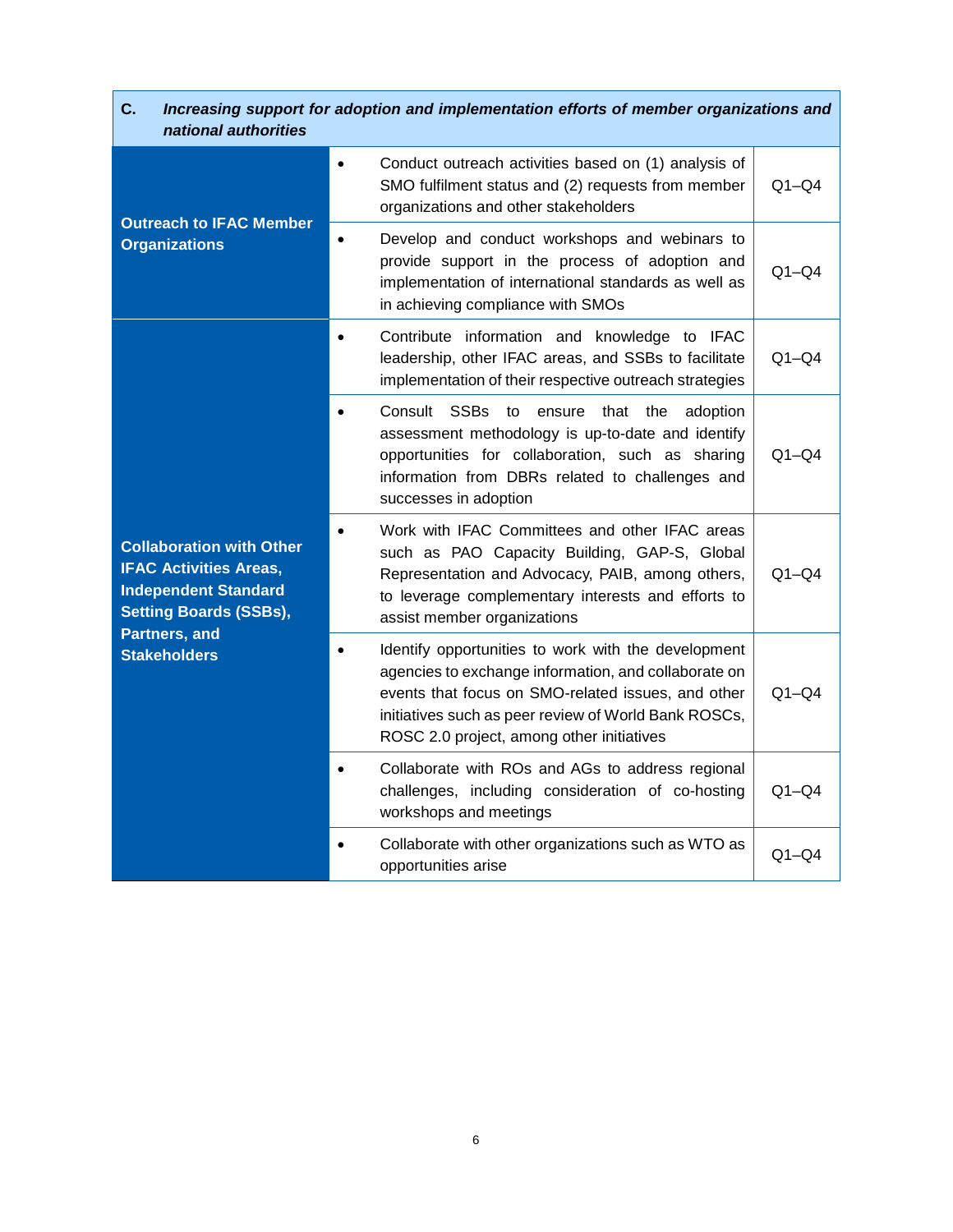<span id="page-6-0"></span>Exposure Drafts, Consultation Papers, and other IFAC publications are published by, and copyright of, IFAC.

IFAC does not accept responsibility for loss caused to any person who acts or refrains from acting in reliance on the material in this publication, whether such loss is caused by negligence or otherwise.

The IFAC logo, 'International Federation of Accountants', and 'IFAC' are registered trademarks and service marks of IFAC in the US and other countries.

Copyright © January 2018 by the International Federation of Accountants (IFAC). All rights reserved. Written permission from IFAC is required to reproduce, store or transmit, or to make other similar uses of, this document. Contact [permissions@ifac.org.](mailto:permissions@ifac.org)

ISBN: 978-1-60815-351-0



Published by: